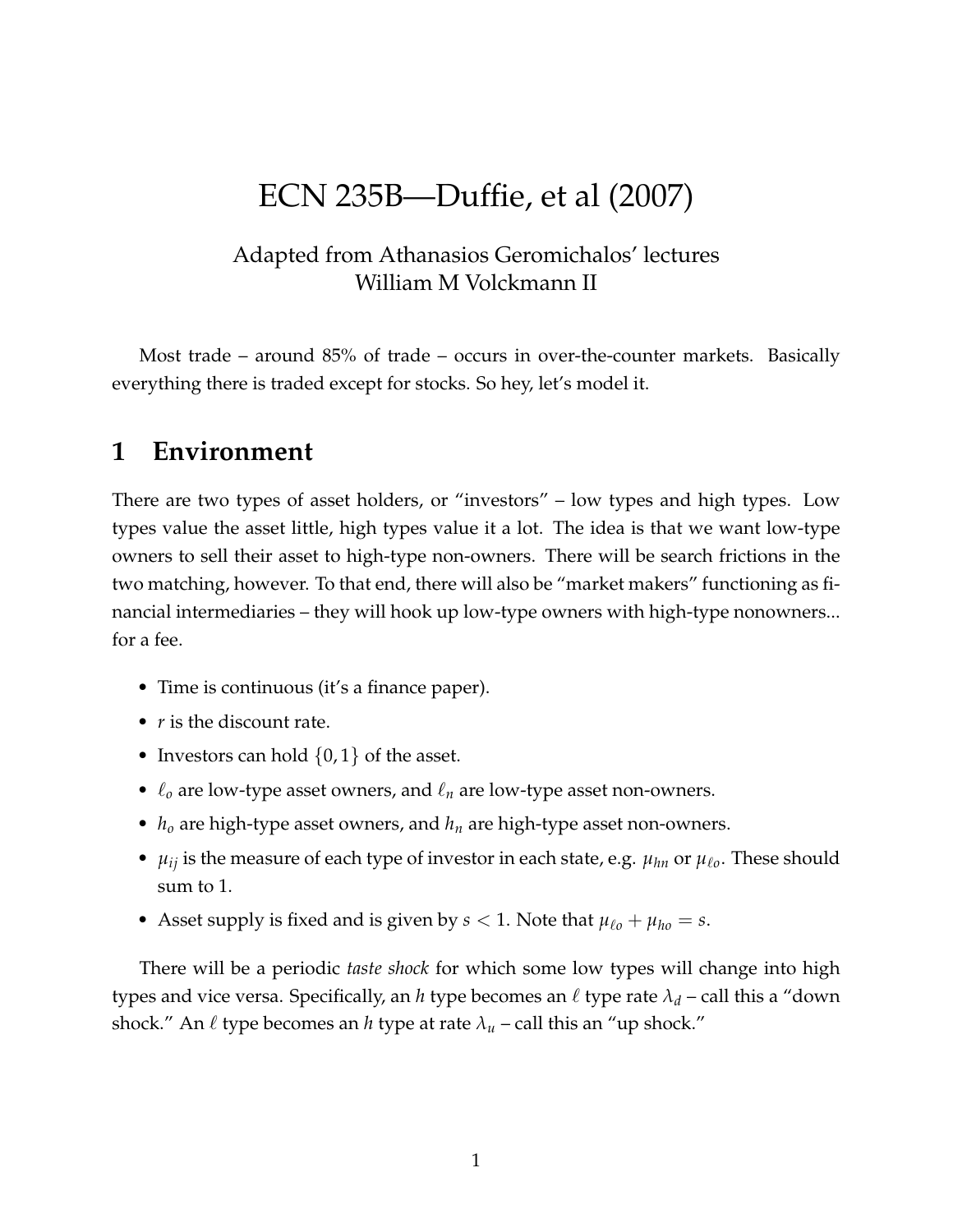### **2 Poisson Rates**

There is a Poisson rate *λ* at which investors meet at random. Therefore the probability that someone in group *D* independently contacts group *C* is given by  $\lambda \mu_C \mu_D$ . The probability that someone in group C independently contacts group D is given by  $\lambda \mu_D \mu_C$ . Thus the total meeting rate between the two groups is  $2\lambda\mu_C\mu_D$ .

The measure of market makers (MM) is 1. They have access to a competitive and frictionless (i.e. Walrasian) interdealer market. MM don't hold any assets – they simply find another MM that has a match for their client. Let  $\rho$  be the arrival rate of investors to a match maker.

When two investors match each other,  $q \in (0,1)$  is the bargaining power of the seller. When a MM and an investor match,  $z \in (0,1)$  is the bargaining power of the MM.

# **3 Equilibrium Accounting**

Let's consider how the measure of each type of agent will change from one period to the next.

First consider low-type owners. If they find someone to trade with, then they will change into  $\ell_n$ ; this occurs at rate  $2\lambda\mu_{\ell0}\mu_{hn}$ . If they find a MM, then they change into  $\ell_n$ , but the rate is a little trickier. This is because there might be a different number of high type sellers than low type buyers. If there are more buyers than sellers, then trade volume is determined by the number of sellers; and vice versa. Hence the rate at which sellers meet a MM who find a buyer is *ρ* min{*µ*ℓ*<sup>o</sup>* , *µhn*}. Measure *λuµ*ℓ*<sup>o</sup>* get hit by a taste shock which turns them into high type owners. But measure *λdµho* high type owners become low type owners. Thus the total change in the measure of low type owners is

$$
\dot{\mu}_{\ell o} = -2\lambda \mu_{\ell o} \mu_{hn} - \rho \min\{\mu_{\ell o}, \mu_{hn}\} - \lambda_u \mu_{\ell o} + \lambda_d \mu_{ho}. \tag{1}
$$

The story is similar for each type of agent, so I'll omit the narrative for each and simply jot down the equations.

$$
\dot{\mu}_{hn} = -2\lambda\mu_{\ell o}\mu_{hn} - \rho \min\{\mu_{\ell o}, \mu_{hn}\} - \lambda_d \mu_{hn} + \lambda_u \mu_{\ell n}, \tag{2}
$$

$$
\dot{\mu}_{ho} = 2\lambda\mu_{\ell o}\mu_{hn} + \rho \min\{\mu_{\ell o}, \mu_{hn}\} - \lambda_d \mu_{ho} + \lambda_u \mu_{\ell o}, \tag{3}
$$

$$
\dot{\mu}_{\ell n} = 2\lambda \mu_{\ell o} \mu_{hn} + \rho \min \{ \mu_{\ell o}, \mu_{hn} \} - \lambda_u \mu_{\ell n} + \lambda_d \mu_{hn}.
$$
\n(4)

**Proposition 1.** There exists a unique equilibrium  $\mu^* = (\mu_{hn}, \mu_{ho}, \mu_{\ell n}, \mu_{\ell o})$  such that  $\mu^*_{i,j} \in$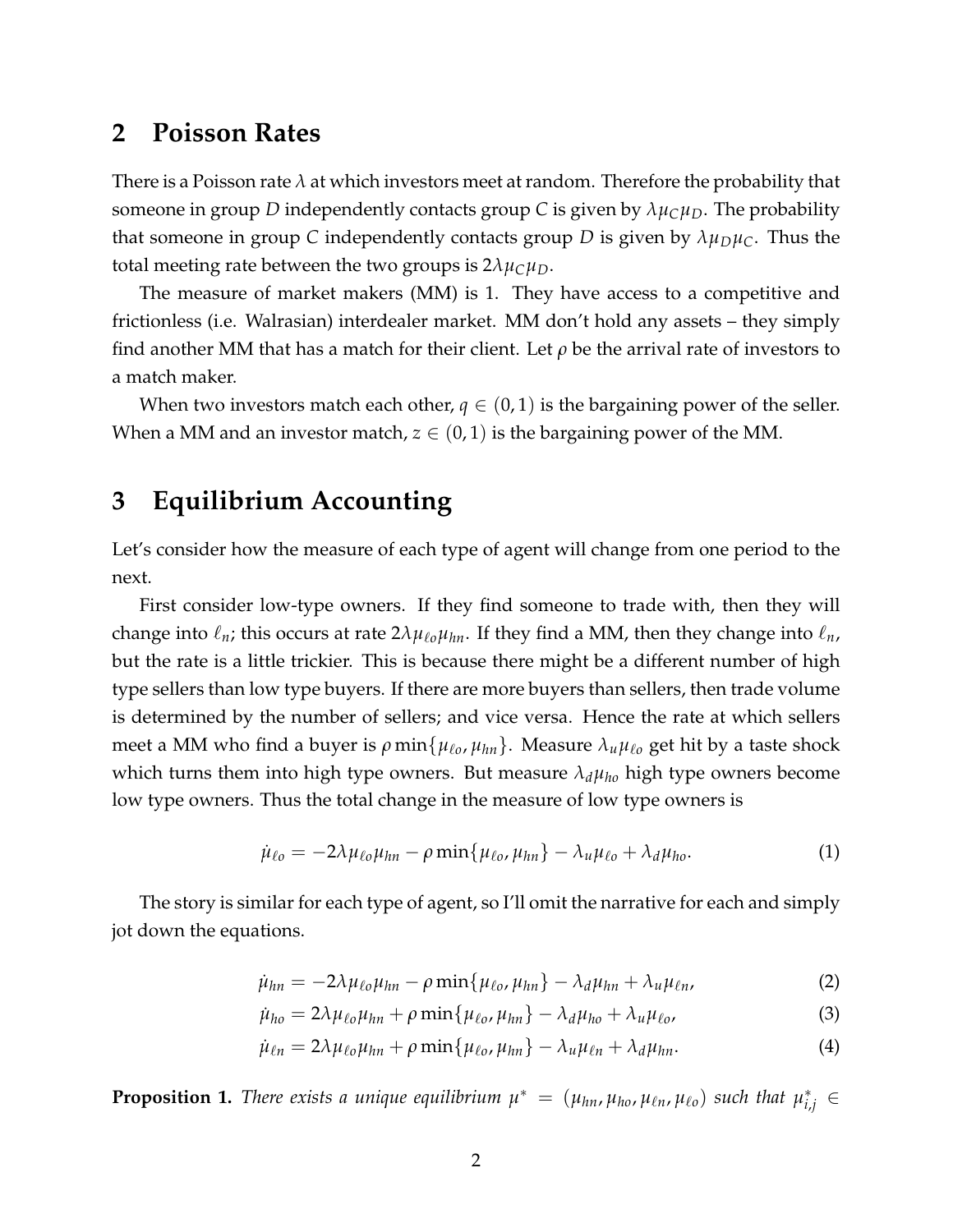(0, 1) *for all i*, *j.*

*Proof.* Begin by defining the "intensity of demand" to be

$$
y = \frac{\lambda_u}{\lambda_u + \lambda_d}.
$$

It gives us the proportion of taste shocks that give people a high valuation of the asset.

Take equations (1) and (2) in the steady state so that the LHS are both equal to zero. Equate them, simplify, and rearrange to get

$$
\lambda_d[\mu_{ho} + \mu_{hn}] = \lambda_u[\mu_{\ell n} + \mu_{\ell 0}].
$$

Now add add  $\lambda_u[\mu_{ho} + \mu_{hn}]$  to both sides, from which it follows that

$$
[\lambda_u + \lambda_d][\mu_{ho} + \mu_{hn}] = \lambda_u \underbrace{[\mu_{ho} + \mu_{\ell o} + \mu_{\ell n} + \mu_{hn}]}_{1}.
$$

Notice that we can rewrite the demand intensity indication as  $y(\lambda_u + \lambda_d) = \lambda_u$ , so plugging this in gives

$$
[\mu_{ho}+\mu_{hn}]=y.
$$

Makes sense so far – the demand intensity is the high types.

Add and subtract  $\mu_{\ell o}$  and then recall the supply condition of  $s = \mu_{ho} + \mu_{\ell o}$ . Making the substitution yields

$$
[s + \mu_{hn} - \mu_{\ell o}] = y \implies \mu_{hn} = \mu_{\ell o} + (y - s). \tag{5}
$$

The term  $y - s = \mu_{hn} - \mu_{\ell o}$  gives us the difference between buyers and sellers.

We will suppose that  $s < y$ , i.e. that there are more buyers than sellers. The implication is that  $\mu_{\ell o} < \mu_{hn}$ . Take equation (3) at the steady state, plug in equation (5), and use  $\mu_{ho} = s - \mu_{\ell o}$  to get

$$
0 = 2\lambda \mu_{\ell 0}^2 + [2\lambda (y - s) + \rho + \lambda_u + \lambda_d] \mu_{\ell 0} - s\lambda_d.
$$

Define the function

$$
Q(\mu_{\ell o}) = 2\lambda \mu_{\ell o}^2 + [2\lambda (y - s) + \rho + \lambda_u + \lambda_d] \mu_{\ell o} - s\lambda_d.
$$

Then  $Q(\mu_{\ell o}) = 0$  is the solution.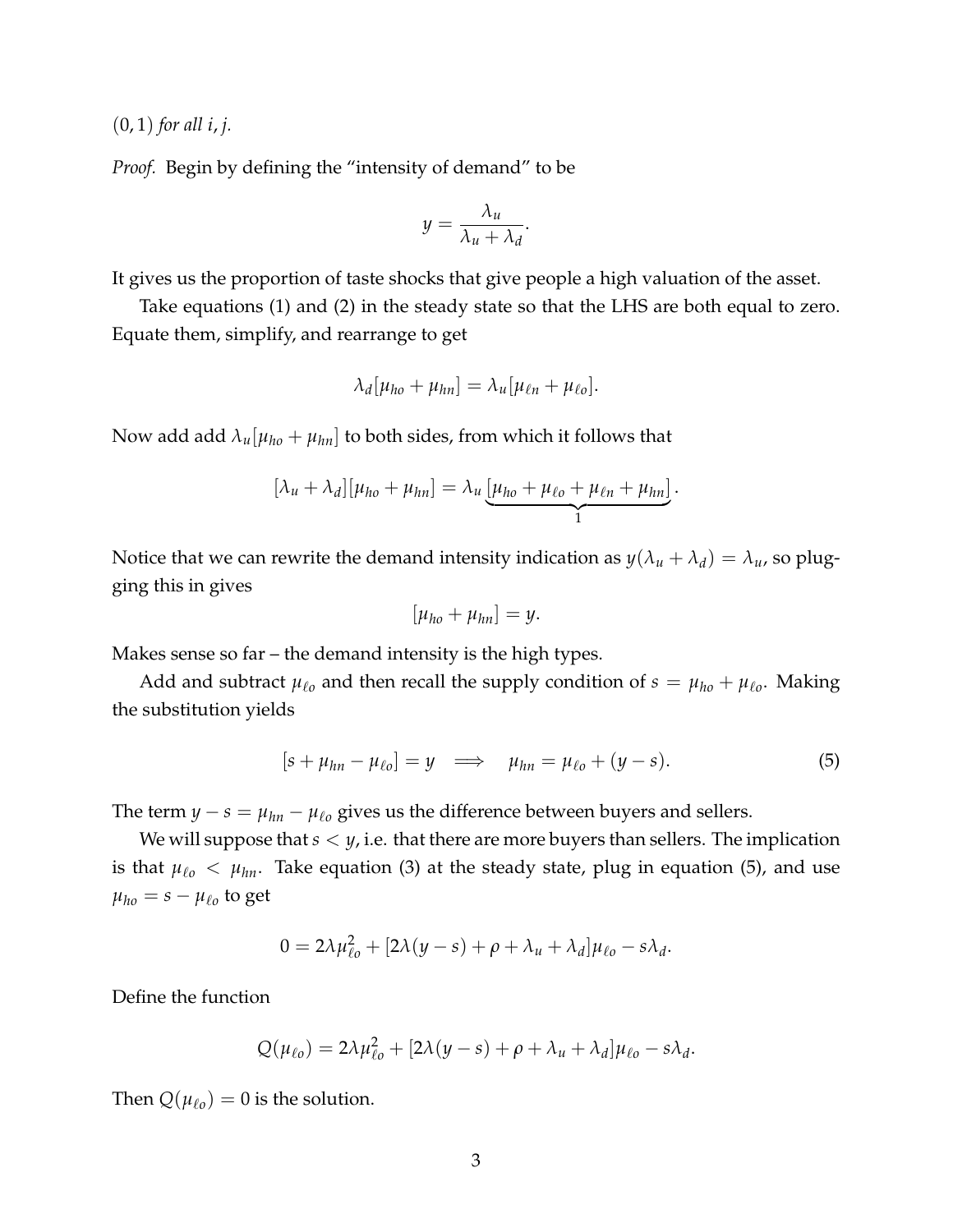First note that  $Q(0) = -s\lambda_d < 0.$  Second, note that

$$
Q(1) = 2\lambda + 2\lambda(y - s) + \rho + \lambda_u + \lambda_d(1 - s).
$$

Since  $s < y$ , we know that  $Q(1) > 0$ . Finally, note that

$$
Q'(\mu_{\ell o}) = 4\lambda \mu_{\ell o} + 2\lambda (y - s) + \rho + \lambda_u + \lambda_d > 0.
$$

So we have an upward sloping line the starts off negative, becomes positive. It must uniquely cross zero once, giving us the unique  $\mu_{\ell o}^* \in (0,1)$  that satisfies  $Q(\mu_{\ell o}^*)$  $_{\ell o}^{*}$  $) = 0.$ 

From the supply condition, it follows that  $\mu_{ho}^* = s - \mu_{\ell}^*$  $_{\ell o}^*$ . This is clearly less than 1, but we need to make sure it's greater than zero. Since *Q*(*µ* ∗  $(\ell_0)^* = 0$ , we can ensure positivity by showing  $Q(s) > 0$ . And indeed,

$$
Q(s) = 2\lambda s^2 + [2\lambda(y - s) + \rho + \lambda_u]s > 0.
$$

Great, so we have unique  $\mu_{ho}^* \in (0,1)$ 

Now use equation (5) to establish that  $\mu_{hn}^* = \mu_{\ell_0}^* + (y - s)$ . This is clearly greater than zero since  $s < y$ . But we need to establish that it's less than 1. We need  $\mu_{\ell o}^* + (y - s) < 1$ , i.e.  $\mu_{\ell o}^* < 1 - y + s$ . Since the *Q* function is monotonically increasing, we could also just see if  $Q(\mu_{\ell}^*)$  $\chi^*_{\ell o}$  = 0 < Q(1 − *y* + *s*). So let's try it.

$$
Q(\mu_{\ell o}^*) = 2\lambda(1 - y + s)^2 + [2\lambda(y - s) + \rho + \lambda_u + \lambda_d](1 - y + s) - s\lambda_d.
$$

We'll have two opposite  $s\lambda_d$  terms that cancel each other out while the rest is strictly positive. Great, so we have unique  $\mu_{hn}^* \in (0,1)$ .

We've pinned down three agent measures, and hence we can simply conclude that  $\mu_{\ell n}^* = 1 - \mu_{\ell o}^* - \mu_{hn}^* - \mu_{ho}^*.$  $\Box$ 

# **4 Value Functions**

Normalize the high types value of the asset to 1. We will say that the low type valuation is then  $1 - \delta$ , where  $\delta$  reflects the difference in valuation.

So the value of being a low owner consists of four parts.

- The value of owning the thing,  $1 \delta$ .
- Selling your asset directly to a high owner for price *P*. The total number of matches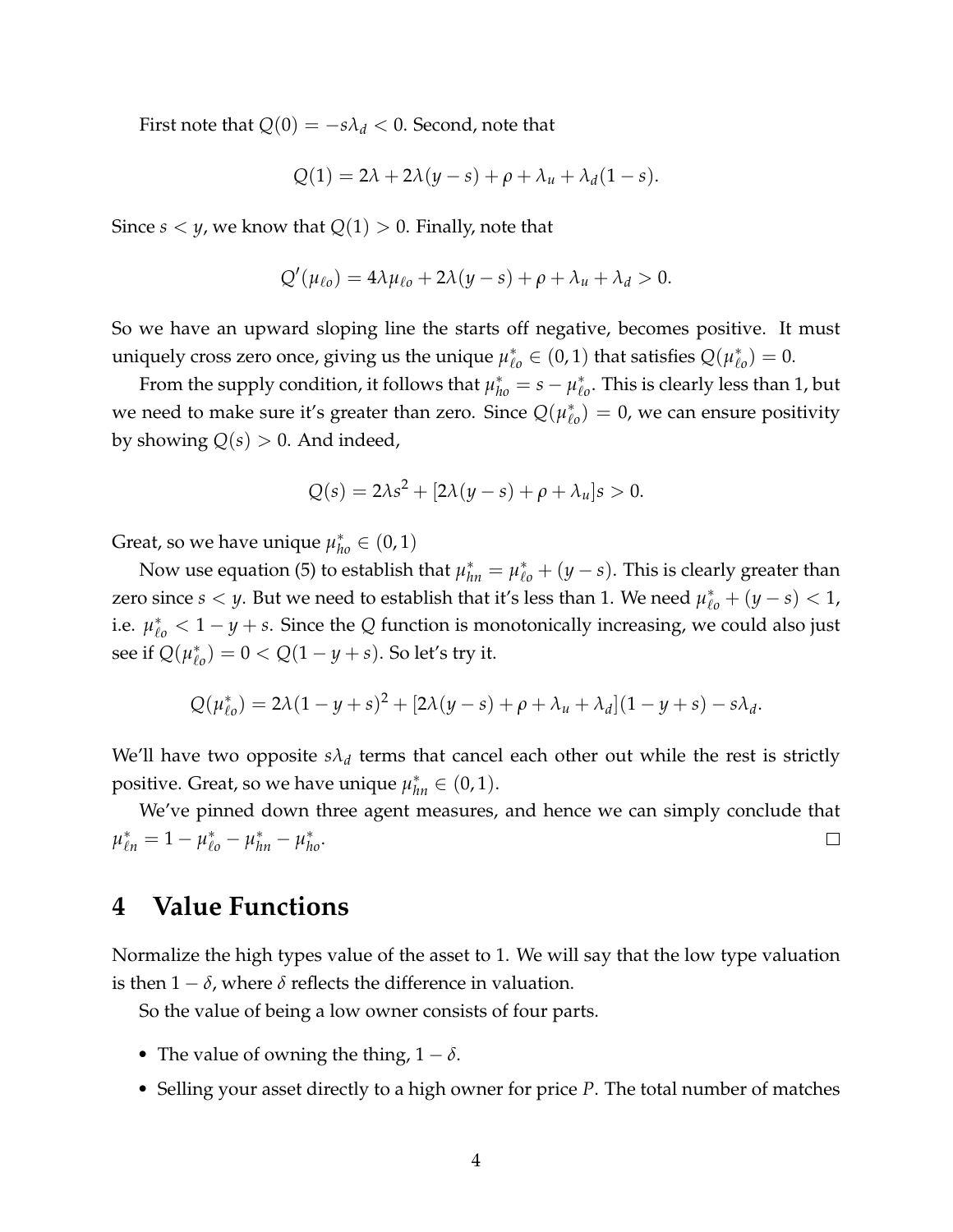is 2*λµhnµ*ℓ*<sup>o</sup>* . The proportion of matched low types is therefore

$$
\frac{2\lambda\mu_{hn}\mu_{\ell o}}{\mu_{\ell o}}=2\lambda\mu_{hn}.
$$

This is the arrival rate of selling the asset to a high type.

- Finding a MM and receiving a payment of *B*, called the *bid price*, for having them sell your asset. There is  $\rho$  chance of hooking up with the MM, and because there are fewer sellers than buyers, we know that all sales can be made. So the arrival rate is simply *ρ*.
- Getting hit with an "up shock" with arrival rate  $\lambda_u$ .

Putting it all together, the value function is

$$
rV_{\ell o} = (1 - \delta) + 2\lambda \mu_{hn} [P + V_{\ell n} - V_{\ell o}] + \rho [B + V_{\ell n} - V_{\ell o}] + \lambda_u [V_{ho} - V_{\ell o}].
$$
 (6)

The story for high-type nonowners is similar, except for two things. First, buyers pay the MM a fee of *A*, called the *ask price*. Second, there are fewer sellers than buyers. This means that only a fraction of buyers can actually buy, in particular, the proportion  $\mu_{\ell_0}/\mu_{hn}$ . This will be the MM arrival rate. So the value function is

$$
rV_{hn} = 2\lambda\mu_{\ell o}[V_{ho} - V_{hn} - P] + \rho \frac{\mu_{\ell o}}{\mu_{hn}}[V_{ho} - V_{hn} - A] + \lambda_d[V_{\ell n} - V_{hn}].
$$
 (7)

The value functions for the high type owners, who do not want to sell, and the low nonowners, who do not want to buy, are, respectively,

$$
rV_{ho} = 1 + \lambda_d [V_{\ell o} - V_{ho}], \qquad (8)
$$

$$
rV_{\ell n} = \lambda_u [V_{hn} - V_{\ell n}]. \tag{9}
$$

# **5 Bargaining**

#### **5.1 Investor Bargaining**

We'll go with Nash bargaining. Let *q* be the bargaining power of sellers. Define ∆*V*<sup>ℓ</sup> = *V*<sup> $\ell$ </sup><sup> $o$ </sup> − *V*<sup> $\ell$ </sup><sup>*n*</sup> and  $\Delta$ <sub>*V*</sub> *= <i>V*<sub>*ho*</sub> − *V*<sub>*hn*</sub>. Then the bargaining problem is

$$
\max_{P} \left\{ (P - \Delta_{V\ell})^q (\Delta_{Vh} - P)^{1-q} \right\}.
$$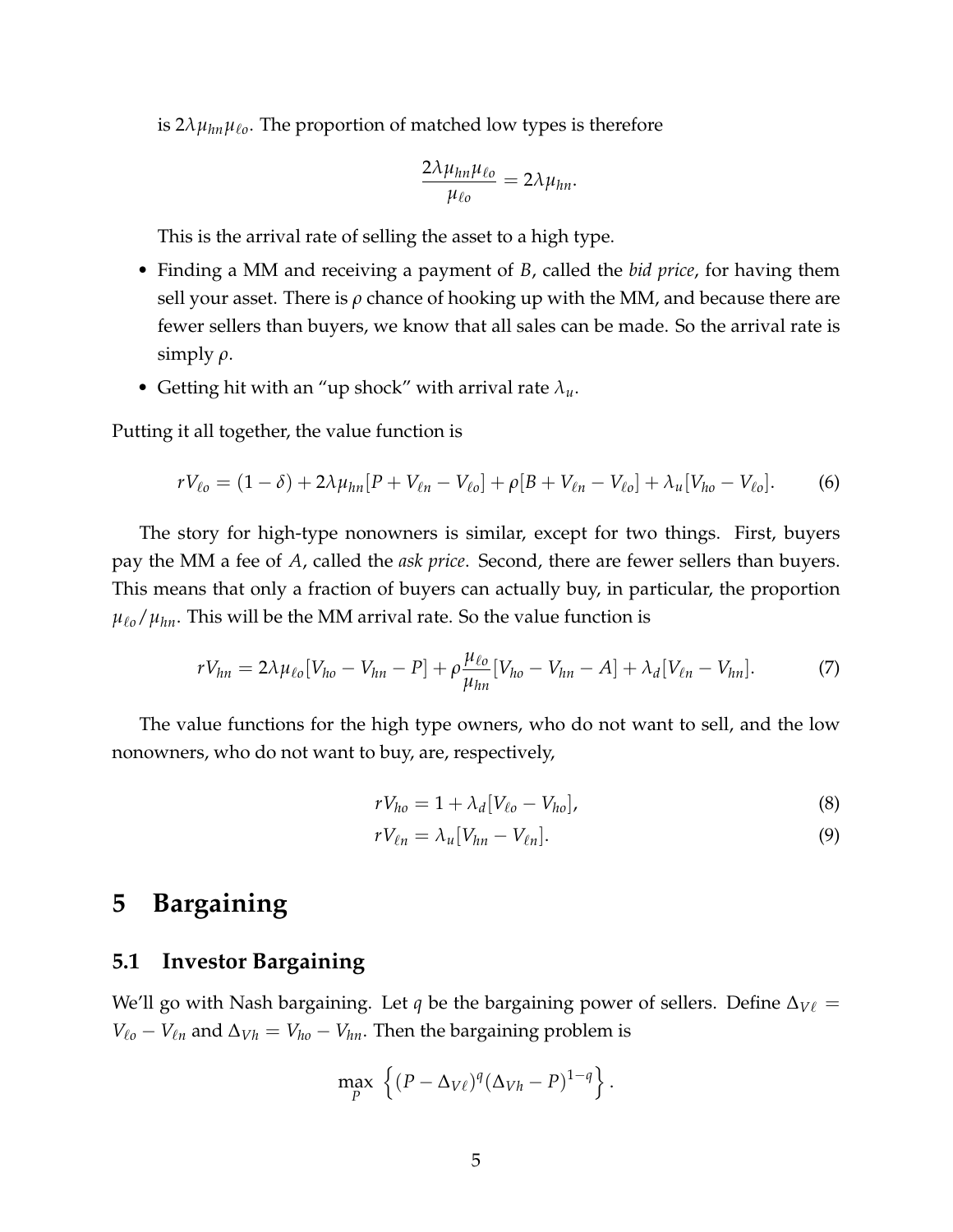Log it up and take FOC and you'll get

$$
\frac{q}{P - \Delta_{V\ell}} = \frac{1 - q}{\Delta_{Vh} - P}.
$$

From this it follows that

$$
P = q\Delta_{Vh} + (1 - q)\Delta_{V\ell}.
$$
\n(10)

#### **5.2 Market Maker and Low-Type Bargaining**

Let *z* be the MM bargaining power. The interdealer market is Walrasian, so the market maker is a price-taker apropos selling the asset. In particular, the MM receives a price of *M* for selling the asset in the interdealer market and gives *B* to the seller. Hence the Nash bargaining problem is

$$
\max_B (B - \Delta_{V\ell})^{1-z} (M - B)^z,
$$

which yields a solution of

$$
B = z\Delta_{V\ell} + (1 - z)M.\tag{11}
$$

#### **5.3 Market Maker and High-Type Bargaining**

In this scenario the MM must buy the asset at price *M*, then selling it to the high type for *A*. Thus the bargaining problem is

$$
\max_{A} (\Delta_{Vh} - A)^{1-z} (A - M)^{z},
$$

which yields a solution of

$$
A = z\Delta_{Vh} + (1 - z)M.
$$
 (12)

# **6 Interdealer Market**

We still gotta figure out what *M* is in the interdealer market. Think of the individual MM seller. They have one unit they want to sell in order to maximize  $q_s[M-B]$ , so  $q_s \in \{0,1\}.$ If  $M < B$ , they sell nothing. If  $M = B$ , they're indifferent. If  $M > B$ . they want to sell  $q_s = 1$ . So the individual supply curve is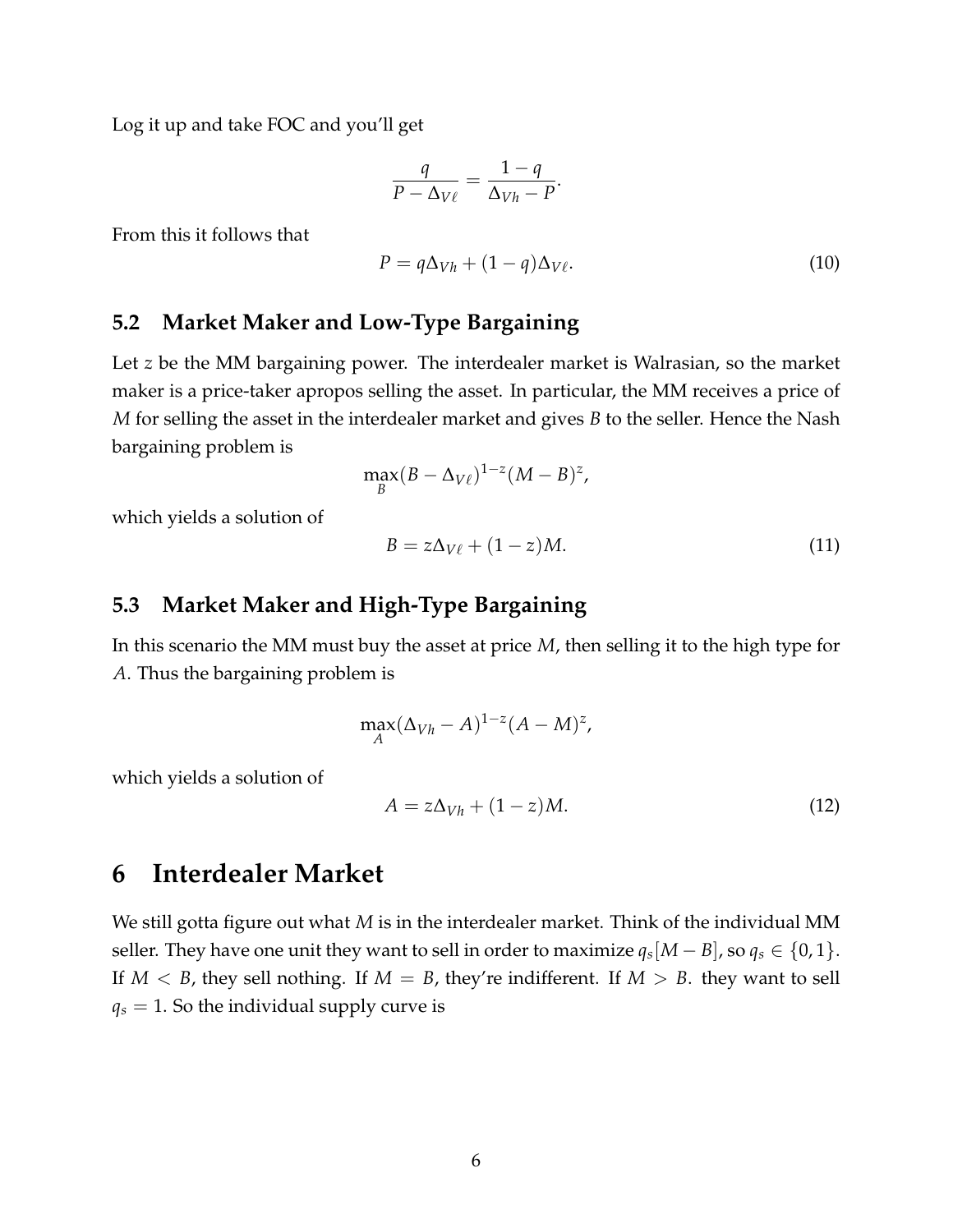

Demand is similar. The buying MM buys  $q_d = 1$  if  $A > M$ . They're indifferent if  $A = M$ . And they buy nothing if *A* < *M*.



We can solve this by aggregating. The measure of selling MM are the ones who lumped into low-type owners, and there are  $\rho \mu_{\ell o}$  of them. Similarly, there are  $\rho \mu_{hn}$  buyers. Hence the market supply and demand curves will be



We can see that the seller side of the market determines both the equilibrium price  $M^* = A$  and quantity traded  $Q^* = \rho \mu_{\ell o}$ . This is a consequence of our assumption that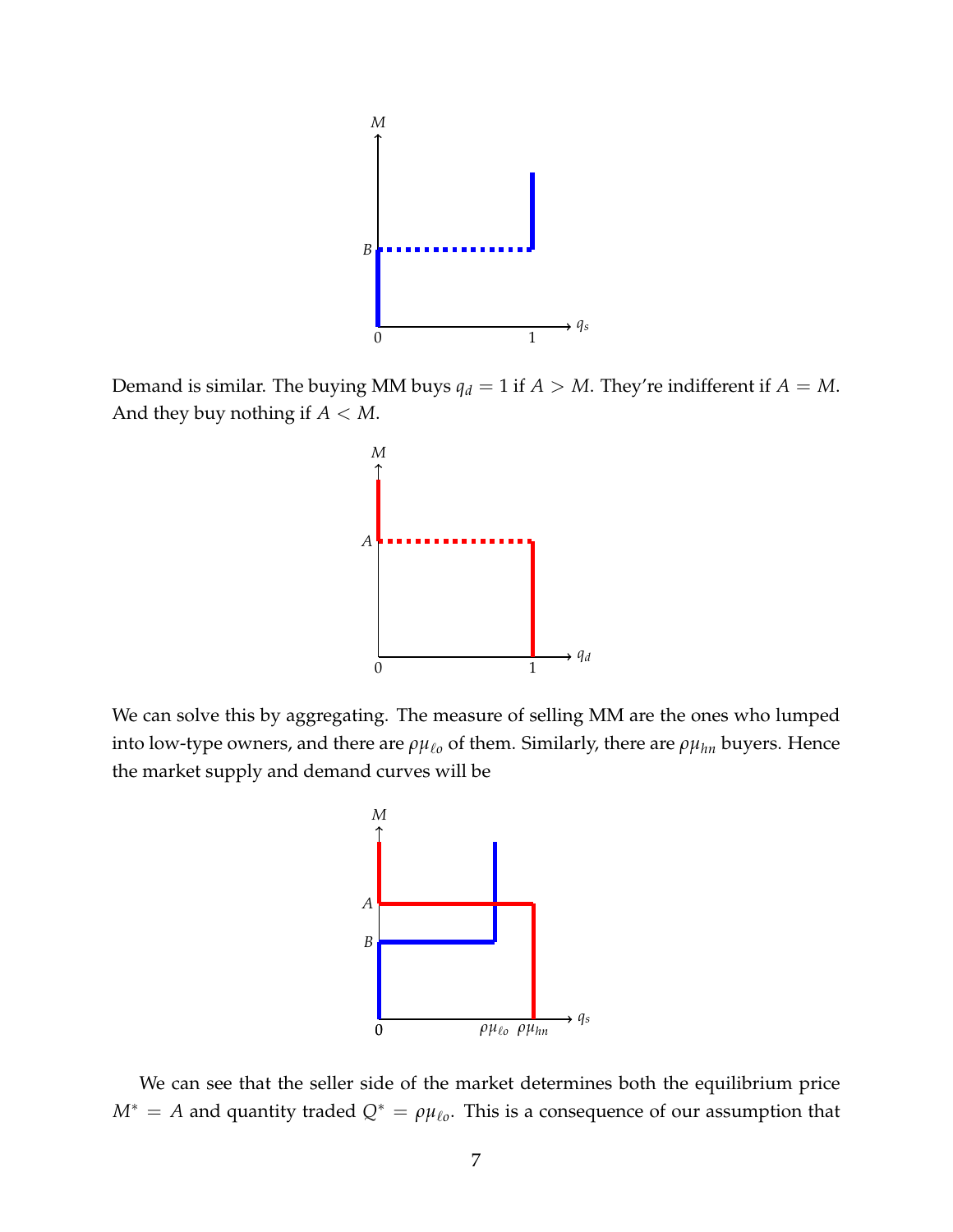the sellers are lower in measure than buyers. This means the buyer MM get screwed since their surplus is zero. It also implies from the bargaining solution that

$$
A = z\Delta_{Vh} + (1 - z)A \implies A = \Delta_{Vh}
$$

# **7 Solving the Model**

Let's list what we have so far, simplifying bits and pieces here and there.

$$
rV_{\ell o} = (1 - \delta) + 2\lambda \mu_{hn} [P - \Delta_{V\ell}] + \rho [B - \Delta_{V\ell}] + \lambda_u [V_{ho} - V_{\ell o}], \qquad (13)
$$

$$
rV_{\ell n} = \lambda_u[V_{nn} - V_{\ell n}], \tag{14}
$$

$$
rV_{ho} = 1 + \lambda_d [V_{\ell o} - V_{ho}], \qquad (15)
$$

$$
rV_{hn} = 2\lambda \mu_{\ell o}[A - P] + \lambda_d [V_{\ell n} - V_{hn}], \qquad (16)
$$

$$
P = qA + (1 - q)\Delta_{V\ell},\tag{17}
$$

$$
B = z\Delta_{V\ell} + (1 - z)A. \tag{18}
$$

Take (13) minus (14) and (15) minus (16) to get, respectively,

$$
r\Delta_{V\ell} = (1 - \delta) + 2\lambda\mu_{hn}[P - \Delta_{V\ell}] + \rho[B - \Delta_{V\ell}] + \lambda_u[A - \Delta_{V\ell}],
$$
\n(19)

$$
rA = 1 + \lambda_d [\Delta_{V\ell} - A] - 2\lambda \mu_{\ell o} [A - P]. \tag{20}
$$

Now take equation (19) and plug in (17) and (18) for *P* and *B* to get

$$
[r+2\lambda\mu_{hn}q+(1-z)\rho+\lambda_u]\Delta_{V\ell}=(1-\delta)+[2\lambda\mu_{hn}q+(1-z)\rho+\lambda_u]A.
$$
 (21)

Do the same thing with equation (20) to get

$$
[r+2\lambda\mu_{\ell o}(1-q)+\lambda_d]A=1+[2\lambda\mu_{\ell o}(1-q)+\lambda_d]\Delta_{V\ell}.
$$
\n(22)

Equations (21) and (22) look pretty similar. Notice that the brackets on each side of both differ only in *r*. So let's define  $x_u \equiv 2\lambda \mu_{hn}q + (1-z)\rho + \lambda_u$  and  $x_d \equiv 2\lambda \mu_{\ell o}(1-q) +$  $\lambda_d$ . Then we have

$$
[r + x_u] \Delta_{V\ell} = (1 - \delta) + Ax_u,
$$
\n(23)

$$
[r + x_d]A = 1 + \Delta_{V\ell} x_d. \tag{24}
$$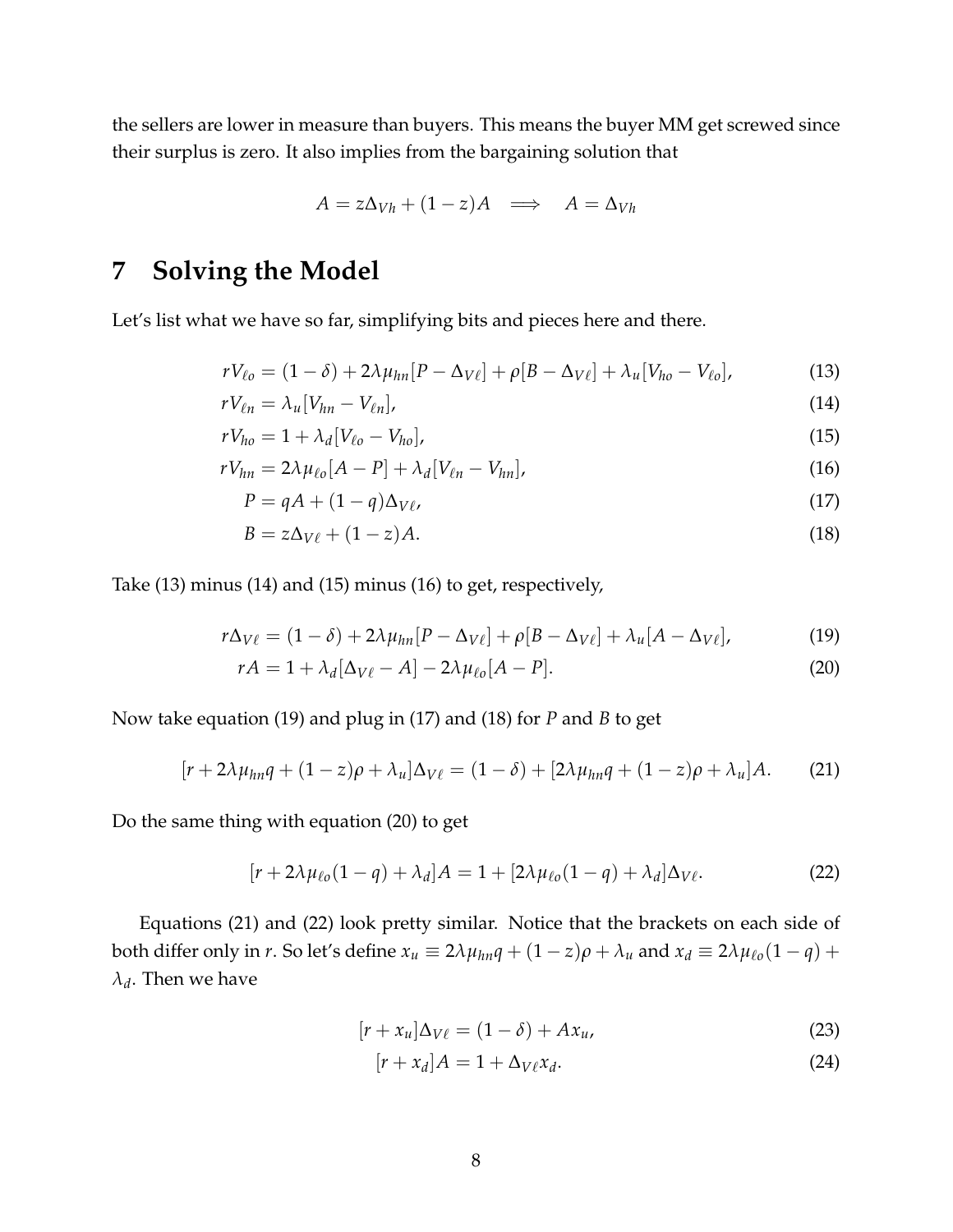Now add them cross-wise to get

$$
[r + x_u + x_d] \Delta_{V\ell} = [r + x_i + x_d]A - \delta,
$$

and from this it follows that

$$
\Delta_{V\ell} = A - \frac{\delta}{[r + x_u + x_d]}.
$$
\n(25)

Now plug this back into (24) to get

$$
[r + x_d]A = 1 + Ax_d - \frac{\delta x_d}{[r + x_u + x_d]}.
$$

Solve for *A* to get

$$
A = \frac{1}{r} - \frac{\delta}{r} \frac{2\lambda\mu_{\ell o}(1-q) + \lambda_d}{[r + 2\lambda\mu_{\ell o}(1-q) + (1-z)\rho + \lambda_u + \lambda_d]}.
$$
 (26)

The term  $1/r$  is the fundamental value, since  $r$  is the discount rate. The other term is an illiquidity discount – in order to get people to buy an illiquid asset, they pay less than what they would if it was fully liquid. The illiquidity, of course, is a consequence search and bargaining costs.

Now plug this monster into equation (18), using equation (25), and you get

$$
B = z\Delta_{V\ell} + (1 - z)A
$$
  
=  $A - \frac{\delta}{r} \frac{zr}{[r + x_u + x_d]}$   
=  $\frac{1}{r} - \frac{\delta}{r} \frac{2\lambda\mu_{\ell o}(1 - q) + \lambda_d + zr}{[r + 2\lambda\mu_{\ell n}q + 2\lambda\mu_{\ell o}(1 - q) + (1 - z)\rho + \lambda_u + \lambda_d]}.$  (27)

Same idea. Make a mental note of the fact that

$$
A - B = z \frac{\delta}{[r + x_u + x_d]},
$$

because we'll be using it soon.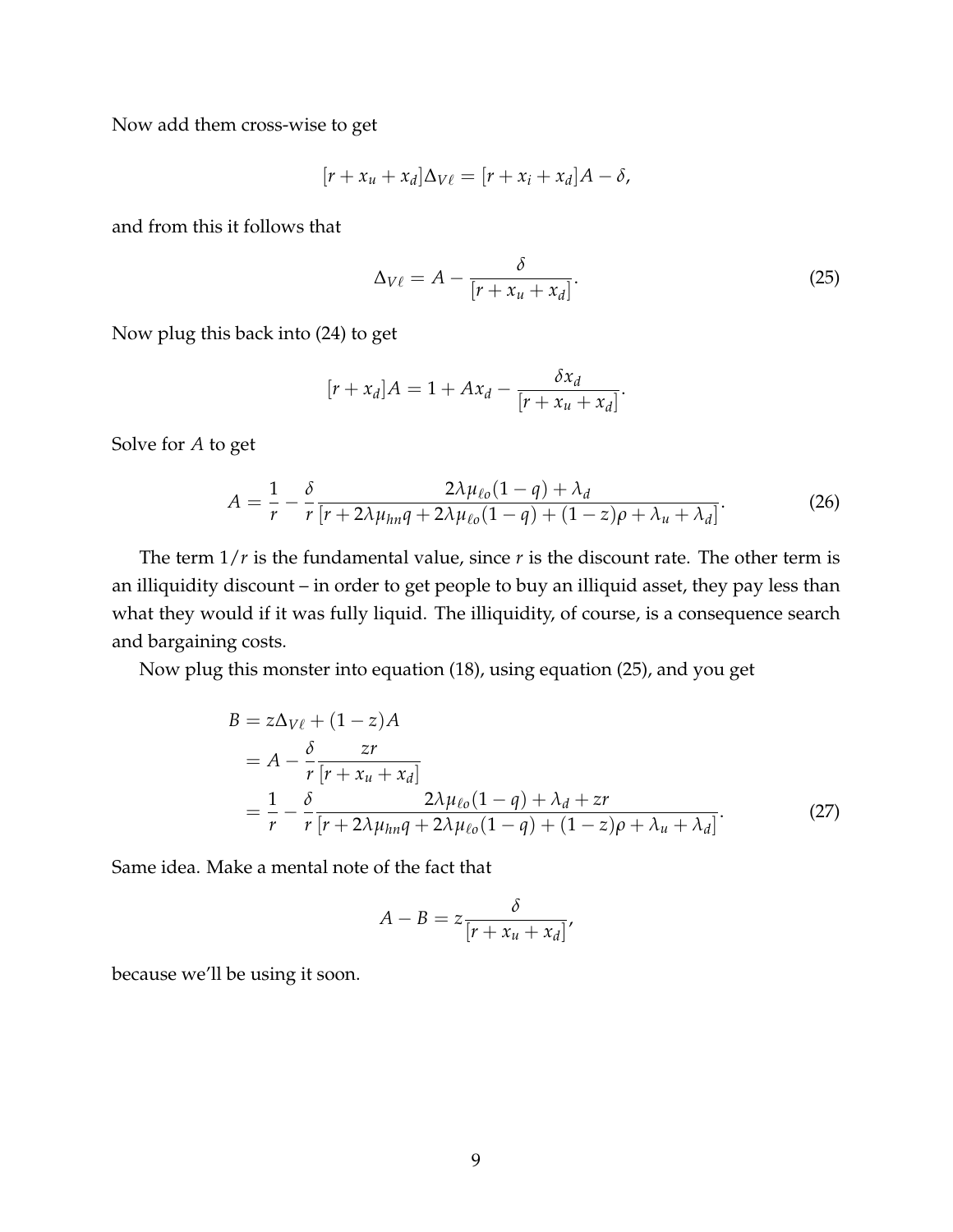Okay, now let's try to get *P*.

$$
P = qA + (1 - q) \left( A - \frac{\delta}{r} \frac{r}{[r + x_u + x_d]} \right)
$$
  
= 
$$
\frac{1}{r} - \frac{\delta}{r} \frac{[2\lambda\mu_{\ell o} + r](1 - q) + \lambda_d}{[r + 2\lambda\mu_{\ell o}(1 - q) + (1 - z)\rho + \lambda_u + \lambda_d]}.
$$

No further comment needed.

## **8 Equilibrium Properties**

#### **8.1 Comparative Statics**

**Proposition 2.** *All three prices are increasing with respect to λ, the rate at which investors meet each other.*

I'll omit the proof, but it is intuitive. Easier matching makes the asset more liquid and thus the illiquidity discount is attenuated, leading to higher prices.

**Proposition 3.** *The spread*  $A - B$  *is decreasing in*  $z < 1$ *, decreasing in*  $\lambda$ *, and decreasing in*  $\rho$ *.* 

I will again rely on intuition. Recall that *z* is MM bargaining power. If the MM has more bargaining power, then we expect the MM to give less *B* to the seller and take more *A* from the buyer. If *λ* goes up, then dealers become less important and so their influence is diminished. If  $\rho$  increases, then any particular MM becomes less powerful since there are more outside options for investors.

**Proposition 4.** *When*  $z = 1$ *, the spread*  $A - B$  *is increasing in*  $\rho$ *.* 

In this case the dealer has all of the bargaining power and  $A - B$  increases with  $\rho$ . Think of this as being the monopolistlc market making scenario; even if an investor can find another MM, think of that MM from being an agent in the same MM company who offers the same deal.

*Proof.* Okay, suppose  $z = 1$ . Then

$$
A-B=\frac{\delta}{[r+2\lambda\mu_{hn}q+2\lambda\mu_{\ell o}(1-q)+\lambda_u+\lambda_d]}.
$$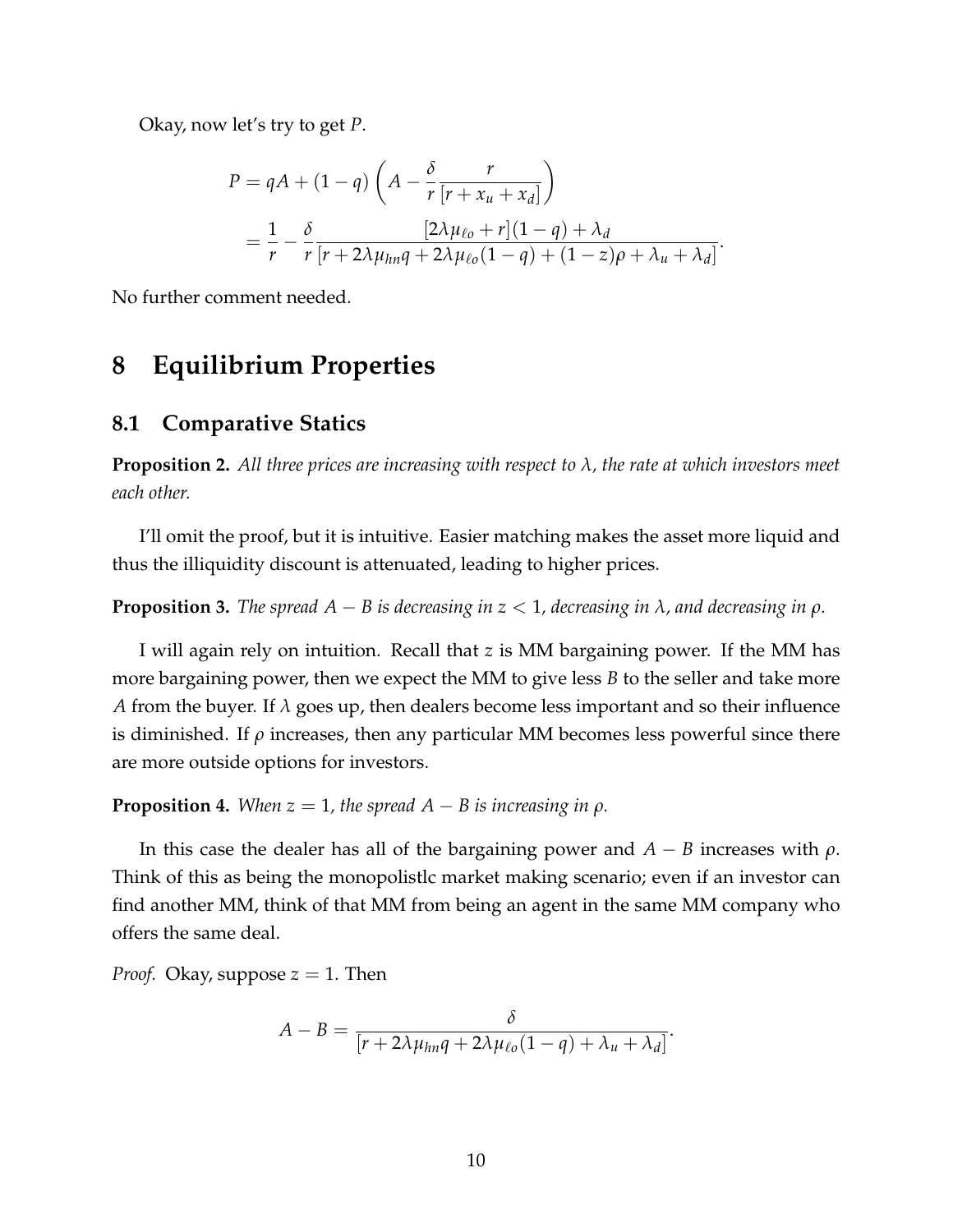There ain't no *ρ*! But *µhn* and *µ*ℓ*<sup>o</sup>* are endogenous so those are affected by changes in *ρ*. Let *D* denote the messy denominator. Then we can differentiate and write

$$
\frac{d[A-B]}{d\rho} = -\frac{\delta}{D^2} \frac{dD}{d\rho}
$$
  
= 
$$
-\frac{\delta}{D^2} \left[ 2\lambda \frac{d\mu_{hn}}{d\rho} q + 2\lambda \frac{\mu_{\ell o}}{d\rho} (1-q) \right].
$$

Now let's rely on some intuition. If it's easier to meet up with a MM, then we expect low-type owners will be able to sell stuff more and hence their measure will go down. That is,  $d\mu_{\ell\rho}/d\rho < 0$ . The logic is the same for  $d\mu_{hn}/d\rho < 0$ .

So we can conclude that the term in the parenthesis is negative. Negative times negative is positive. The end.  $\Box$ 

#### **8.2 Limiting Cases**

If we consider a purely Walrasian market, we'd expect the right people to hold the assets and the price to be fundamental, i.e.,

$$
\mu_{ho}^* = s,
$$
  
\n
$$
\mu_{hn}^* = y - s,
$$
  
\n
$$
\mu_{\ell0}^* = 0,
$$
  
\n
$$
\mu_{\ell n}^* = 1 - y,
$$
  
\n
$$
P^* = \frac{1}{r}.
$$

So when our frictions are limited away, the model damn well go to these values as well.

**Proposition 5.** Suppose  $0 < q < 1$ . Then as  $\lambda \to \infty$ ,  $\mu \to \mu^*$  and B, A,  $P \to P^*$ .

*Proof.* Recall that  $\mu_{\ell}^*$  $_{\ell p}^*$  solves

$$
Q(\mu_{\ell o}^*) = 2\lambda [\mu_{\ell o}^*]^2 + [2\lambda (y - s) + \rho + \lambda_u + \lambda_d] \mu_{\ell o}^* - s\lambda_d = 0.
$$

Divide by *λ* and you get

$$
2[\mu_{\ell o}^*]^2 + 2(y - s)\mu_{\ell o}^* + \frac{\rho + \lambda_u + \lambda_d}{\lambda} \mu_{\ell o}^* - \frac{s\lambda_d}{\lambda} = 0.
$$